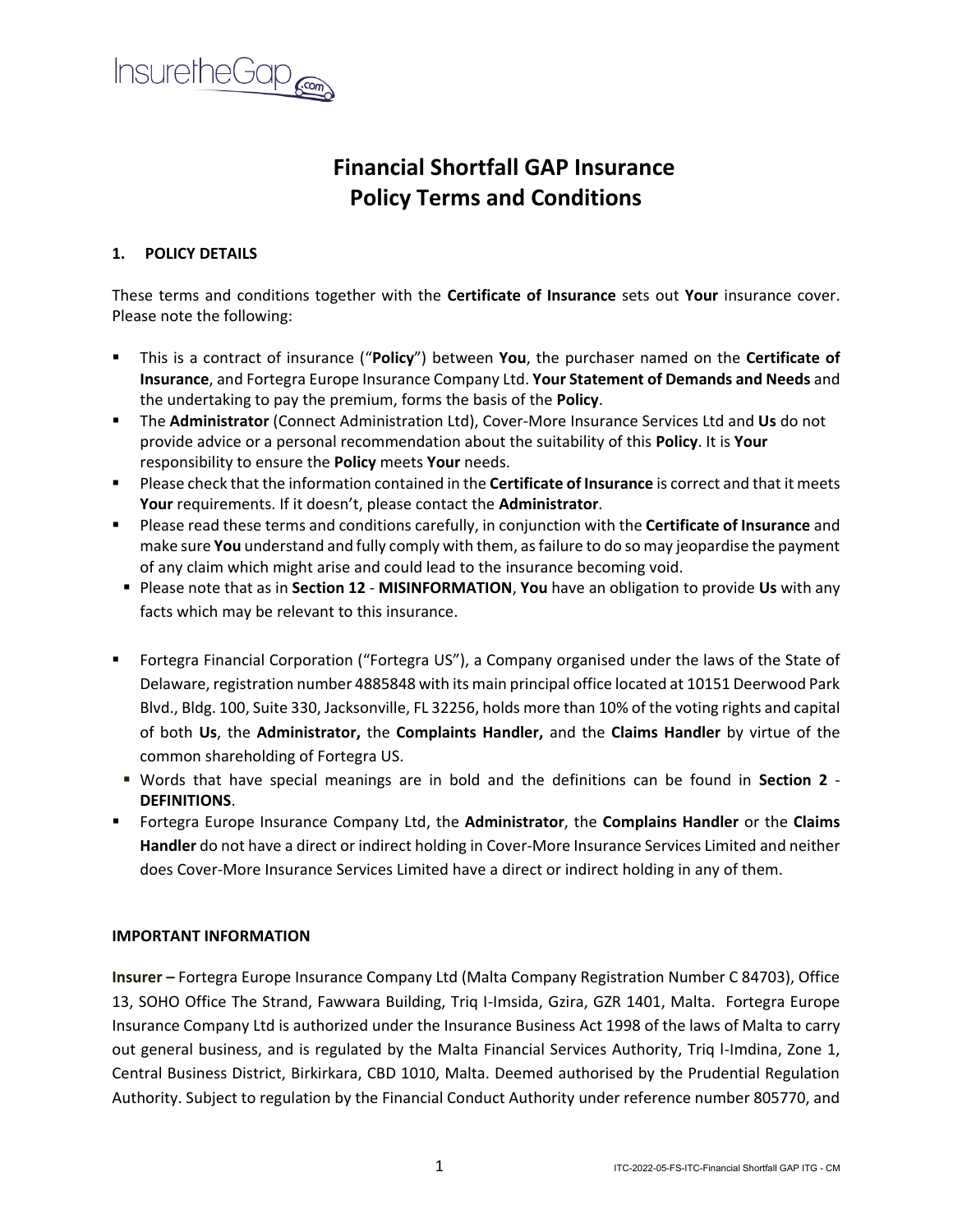

limited regulation by the Prudential Regulation Authority. Details of the Temporary Permission Regime, which allows EEA-based firms to operate in the UK for a limited period while seeking full authorisation, are available on the Financial Conduct Authority's website. Annual reports on our solvency and financial position can be found at https://www.fortegra.eu/solvency-and-financial-condition-report.

**Administrator:** Connect Administration Ltd**,** 3 The Brooms, Monarch Court, Emersons Green, Bristol, BS16 7FH. Customer Services telephone 0117 456 2443 Customer Services email [enquiries@connect](mailto:enquiries@connect-admin.co.uk)[admin.co.uk.](mailto:enquiries@connect-admin.co.uk) Connect Administration Ltd is authorised and regulated by the Financial Conduct Authority (FCA) for the conduct of general insurance, under Firm Reference number 937565. This information can be checked on the Financial Services Register by visiting the FCA's website https://register.fca.org.uk/s or by contacting the FCA on 0800 111 6768. Additional details on the extent of Connect Administration Ltd's authorisation and regulation by the Financial Conduct Authority are available from the **Administrator** on request.

**Policy Retailer -** This insurance is distributed by Cover-More Insurance Services. Cover-More Insurance Services Limited is authorised and regulated by the Financial Conduct Authority with FCA number 312172. Cover-More Insurance Services Limited is registered in England and Wales with company number 03088762 and its registered office is at Parkview, 82 Oxford Road, Uxbridge, UB8 1UX. InsuretheGap.com is a trading name of Cover-More Insurance Services Limited. **You** can contact **Your Policy Retailer** By telephone: 0203 305 6767 By e-mail: [customerservice@InsuretheGap.com](mailto:customerservice@InsuretheGap.com) Telephone lines are open Monday – Friday between the hours of 9.30am – 5.00pm.

# **2. DEFINITIONS**

`

**Administrator:** Connect Administration Ltd**,** 3 The Brooms, Monarch Court, Emersons Green, Bristol, BS16 7FH. Customer Services telephone 0117 456 2443 Customer Services email [enquiries@connect](mailto:enquiries@connect-admin.co.uk)[admin.co.uk.](mailto:enquiries@connect-admin.co.uk) Connect Administration Ltd is authorised and regulated by the Financial Conduct Authority (FCA) for the conduct of general insurance, under Firm Reference number 937565. This information can be checked on the Financial Services Register by visiting the FCA's website https://register.fca.org.uk/s or by contacting the FCA on 0800 111 6768. Additional details on the extent of Connect Administration Ltd's authorisation and regulation by the Financial Conduct Authority are available from the **Administrator** on request.

**Claims Handler:** Defend Insurance Holding s.r.o.., having its registered address at: Roztylská 1860/1, Praha 4 - Chodov, 14800 Czech Republic. Telephone 0161 451 4803 Customer Services email [customerservice@defendinsurance.co.uk](mailto:customerservice@defendinsurance.co.uk)

**Complaints Handler:** ITC Compliance Ltd**,** 3 & 4 Monarch Court, The Brooms, Emersons Green, Bristol, BS16 7FH. Customer Services telephone 0117 456 244[3 complaints@itccompliance.co.uk.](mailto:complaints@itccompliance.co.uk) ITC Compliance Ltd is authorised and regulated by the Financial Conduct Authority (FCA) for the conduct of general insurance, under Firm Reference number 313486. This information can be checked on the Financial Services Register by visiting the FCA's website https://register.fca.org.uk/s or by contacting the FCA on 0800 111 6768. Additional details on the extent of ITC Compliance Ltd's authorisation and regulation by the Financial Conduct Authority are available from the **Claims Handler** on request.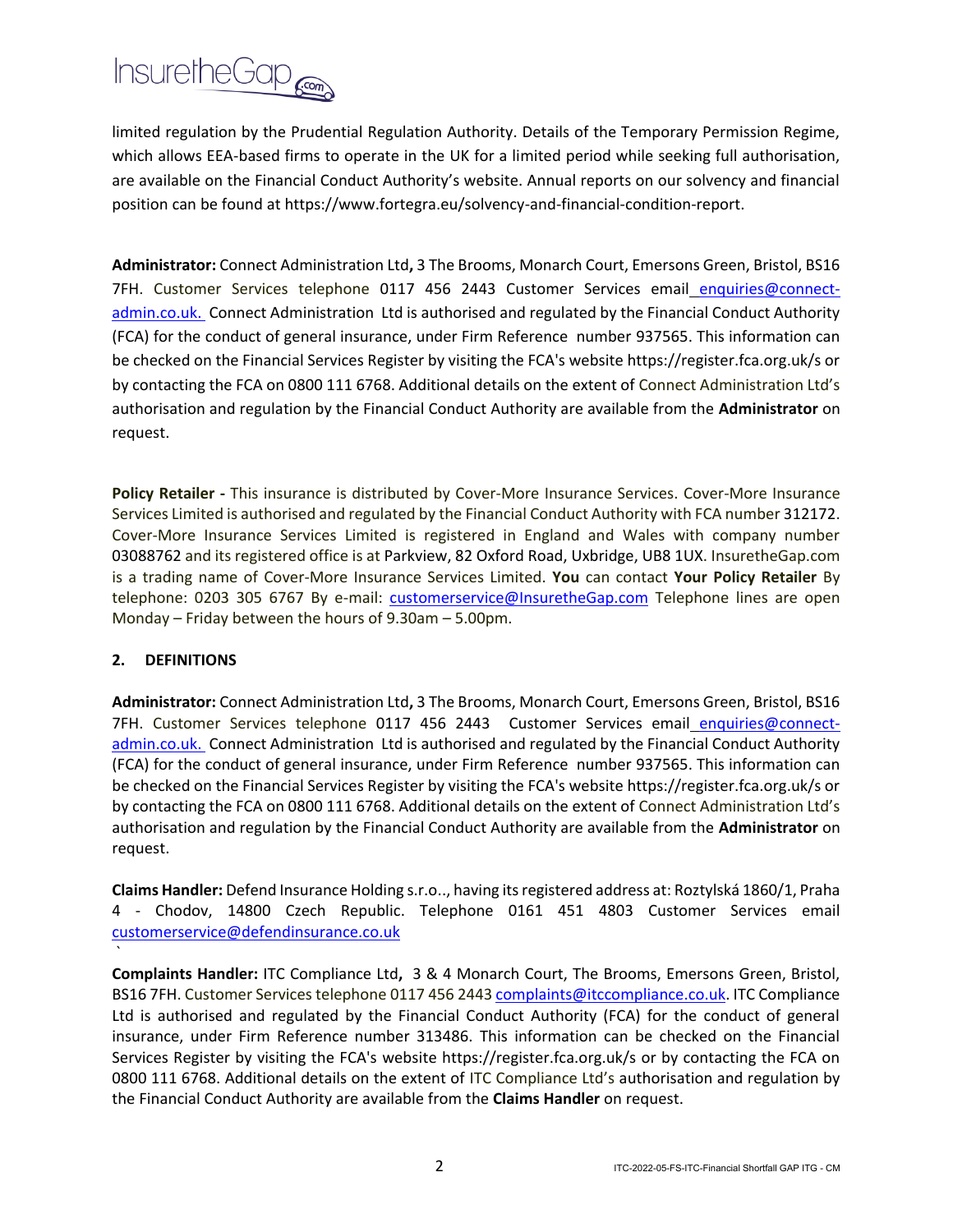

**Comprehensive Motor Insurance:** A policy of road risks motor insurance which covers accidental loss or damage to the **Insured Vehicle** in addition to third party, fire and theft cover.

**Date of Loss:** The date of the incident occurring to the **Insured Vehicle** in respect of which a claim for **Total Loss** is paid under the **Comprehensive Motor Insurance**.

**Date of Purchase:** The date on which **You** purchased the **Insured Vehicle**.

**Dealer Fitted Accessories:** Accessories that were fitted by and purchased from the **Supplying Dealer** and that are shown separately on the purchase invoice.

**Family Member: Your** spouse or civil partner, or a parent, grandparent, child, grandchild, brother, or sister.

**Finance Agreement: Your** credit, hire purchase agreement, or conditional sale agreement (if any) with the **Finance Company** in respect of the **Insured Vehicle**, but not including finance lease or contract hire agreements.

**Finance Company:** The company, introduced by the **Supplying Dealer**, or broker with whom **You** have a **Finance Agreement** that is secured upon the **Insured Vehicle**.

**Glass's Guide**: An independent vehicle value guide published monthly by Glass's Information Services Limited, used by the insurance industry in assessing vehicle values.

**Grey Import:** A vehicle that does not comply with European Community Whole Vehicle Type Approval (ECWVTA) imported into any EU Member State from a non-EU country.

**Insured Value**: The amount **You** receive under the **Comprehensive Motor Insurance** in respect of the **Insured Vehicle**, as a result of a **Total Loss** at the **Date of Loss**, of the **Insured Vehicle**.

**Insured Vehicle:** The vehicle purchased by **You** which meets the eligibility criteria set out in this **Policy**.

**Market Value:** The market value as reasonably determined by **Us** in accordance with **Glass's Guide** Retail Transacted value, at the **Date of Loss**, of a vehicle which is the equivalent age, make, recorded mileage and model as the **Insured Vehicle**, including any factory fitted options and **Dealer Fitted Accessories**. At **Our** discretion, **We** reserve the right to have an independent valuation undertaken, to determine the market value.

**Modified:** An **Insured Vehicle** that has been altered after the **Date of Purchase**, outside of the manufacturer's standard specification, for example engine enhancements or lowering of the suspension.

**Negative Equity:** Any finance or outstanding debt and resulting interest due on or carried across to **Your Insured Vehicle** from previous **Finance Agreement**s that were secured against the part exchanged vehicle.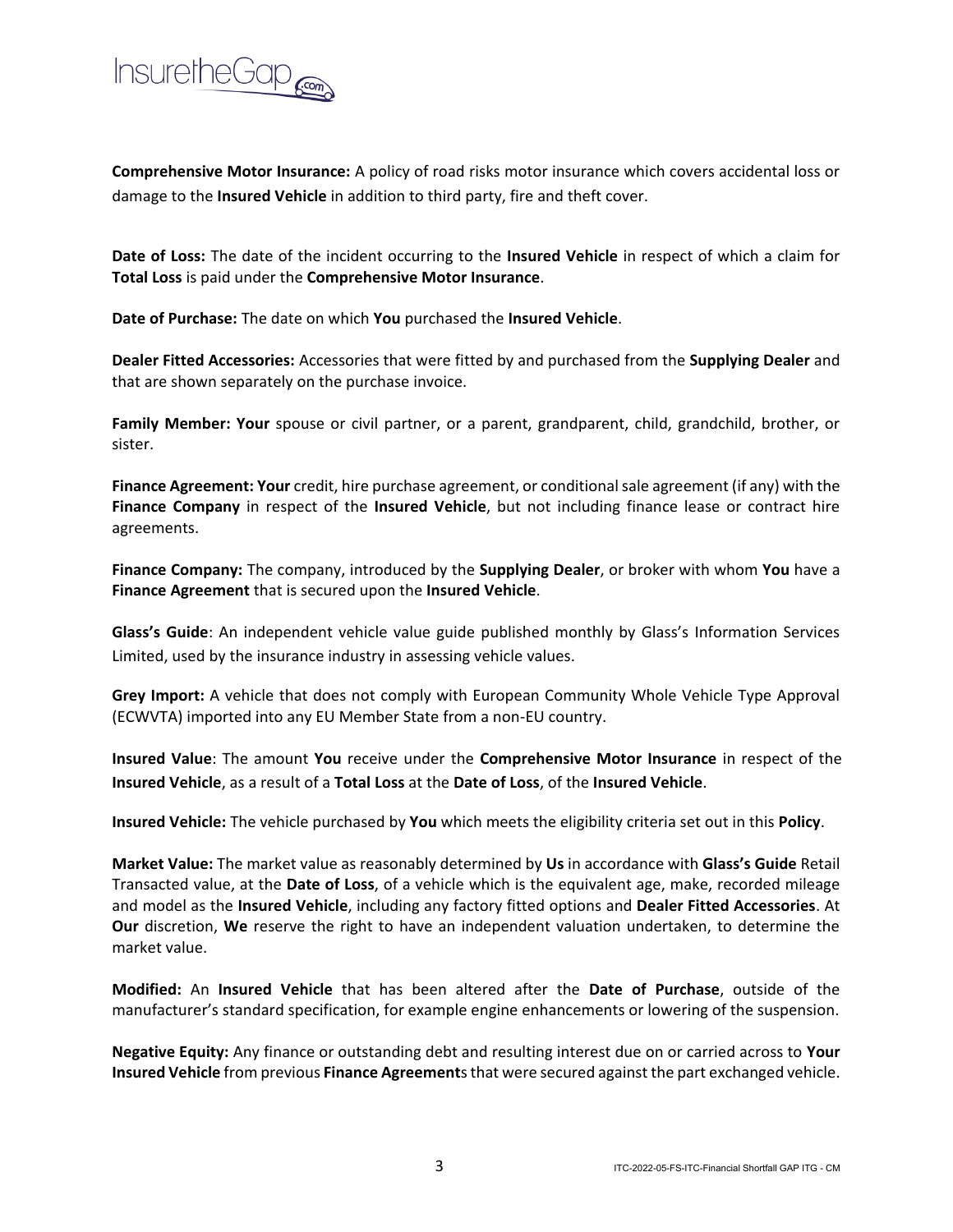

**Policy –** The contract of insurance between **You**, the purchaser named on the **Certificate of Insurance**, and Fortegra Europe Insurance Company Ltd.

**Policy Retailer:** The company that has arranged this insurance for **You.** 

**Certificate of Insurance:** The schedule provided to **You** when **You** purchased this **Policy**, which contains **Your** details, details of the **Insured Vehicle** and the **Policy** term.

**Purchase Price:** The amount paid to purchase the **Insured Vehicle** including any factory fitted options and **Dealer Fitted Accessories**, after any discount and/or contribution and excluding road fund licence, administration fees, fuel, paintwork and/or upholstery protection kits, cherished number plate transfers, insurance premiums (including for this policy), subscription charges or warranty charges, any finance arrears and associated costs, any **Negative Equity** and VAT, if **You** are VAT registered and able to reclaim the VAT element. VAT will be included if **You** cannot reclaim it.

**Settlement Figure:** Where **You** have a **Finance Agreement**, the amount relating to the **Purchase Price** of the **Insured Vehicle** at the **Date of Loss,** that is required by the **Finance Company** to discharge **Your**  indebtedness under the **Finance Agreement.** This amount will exclude any:-

- **Negative Equity** from a previous **Finance Agreement**; and
- credit arrangement fees; and
- statutory rebate of interest as prescribed by existing consumer credit regulations; and
- arrears; and
- interest on late payments; and
- any other costs or associated fees.

**Statement of Demands and Needs:** Any statement of demands and needs and declaration accepted by **You** together with any additional information **You** may have supplied to **Us** in support of **Your** application for this **Policy**.

**Supplying Dealer:** The dealership or broker that the **Insured Vehicle** was purchased from. A **Supplying Dealer** is a VAT registered, new and or used vehicle retailer trading from a motor trade premises.

**Territorial Limits:** The United Kingdom, Isle of Man, the Channel Islands, and the countries of the European Economic Area, subject to the **Comprehensive Motor Insurance** being extended whilst **You** are in the European Economic Area.

**Total Loss:** The actual or constructive total loss of the **Insured Vehicle** as a result of accidental or malicious damage, fire, theft or flood damage, as deemed by the **Comprehensive Motor Insurance** provider on terms that the **Insured Vehicle** becomes the property of the **Comprehensive Motor Insurance** provider.

**We/Us/Our:** Fortegra Europe Insurance Company Ltd (Malta Company Registration Number C 84703), Office 13, SOHO Office The Strand, Fawwara Building, Triq I-Imsida, Gzira, GZR 1401, Malta. Fortegra Europe Insurance Company Ltd is authorized under the Insurance Business Act 1998 of the laws of Malta to carry out general business, and is regulated by the Malta Financial Services Authority, Triq l-Imdina, Zone 1, Central Business District, Birkirkara, CBD 1010, Malta. Deemed authorised by the Prudential Regulation Authority. Subject to regulation by the Financial Conduct Authority under reference number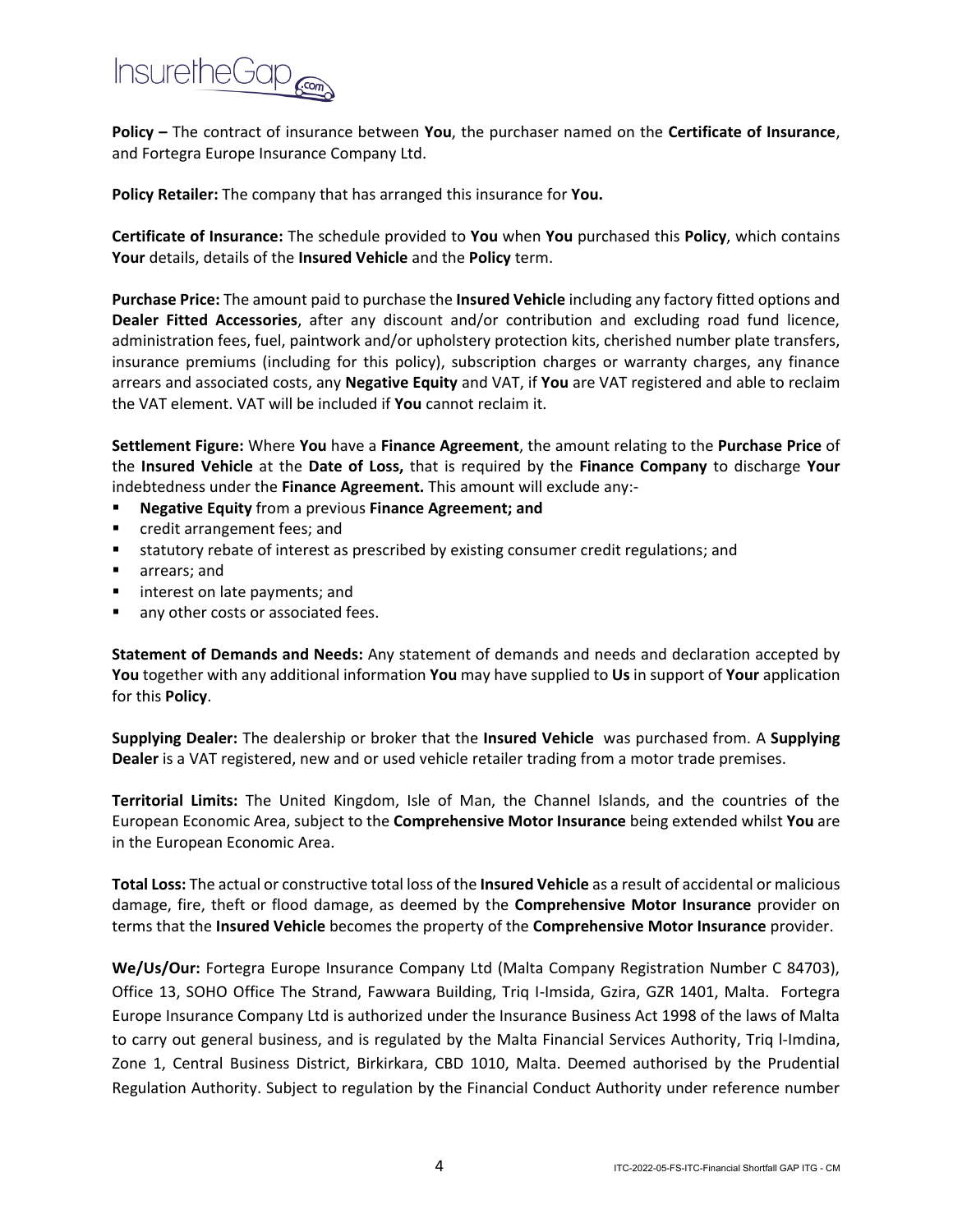

805770, and limited regulation by the Prudential Regulation Authority. Details of the Temporary Permission Regime, which allows EEA-based firms to operate in the UK for a limited period while seeking full authorisation, are available on the Financial Conduct Authority's website. Additional details on the extent of **Our** regulation by the Financial Conduct Authority are available from **Us** on request. Annual reports on **Our** solvency and financial position can be found at https://www.fortegra.eu/solvency-andfinancial-condition-report.

**You/Your:** Any individual or company, partnership or sole trader who is detailed on the **Certificate of Insurance** and who has applied for this insurance and has agreed to pay the premium under this **Policy**.

## **3. ELIGIBILITY**

## **You are eligible for cover from the start date of this Policy if:**

- **You** are applying as an individual, **You** are eighteen (18) years of age or over and **You** are resident in the United Kingdom, Channel Islands or the Isle of Man; or
- You are applying as a company, that company is registered in the United Kingdom, Channel Islands or the Isle of Man; and
- **You** are the **Comprehensive Motor Insurance** policyholder or named on the **Comprehensive Motor Insurance** policy; and
- During the **Policy** term, **You** and anyone else driving the **Insured Vehicle** are at all times covered by and named on **Comprehensive Motor Insurance;** and
- **You** have purchased and commenced this **Policy** from the **Policy Retailer** no later than ninety (90) days after purchasing the **Insured Vehicle**.

#### **The vehicle is eligible for this cover if:**

- The **Insured Vehicle** is not older than ten (10 )years at the start of this **Policy**
- It is the sole vehicle listed in the **Finance Agreement** (if any); and
- It is a car or light commercial vehicle not exceeding 3.5 tonnes; and
- It is covered by **Comprehensive Motor Insurance** throughout the entire **Policy** term; and
- It is registered in the United Kingdom; and
- It has been purchased from the **Supplying Dealer** or broker.

#### **Please Note: The following vehicles and vehicle uses are NOT eligible for cover:**

- Any vehicle that is not a right hand drive vehicle; and
- **E** Grey Imports, emergency vehicles, taxis, courier vehicles, buses, minibuses, coaches, trucks, motor homes, trailers, heavy goods vehicles, licensed private hire vehicles, daily rental vehicles, breakdown and recovery vehicles; and
- Vehicles used for hire and reward, driving school tuition, chauffeuring, road racing, track days (timed or untimed), rallying, pace-making, speed testing or any other competitive event; and
- Any vehicle that has been **Modified** after the purchase date.

#### **4. POLICY TERM**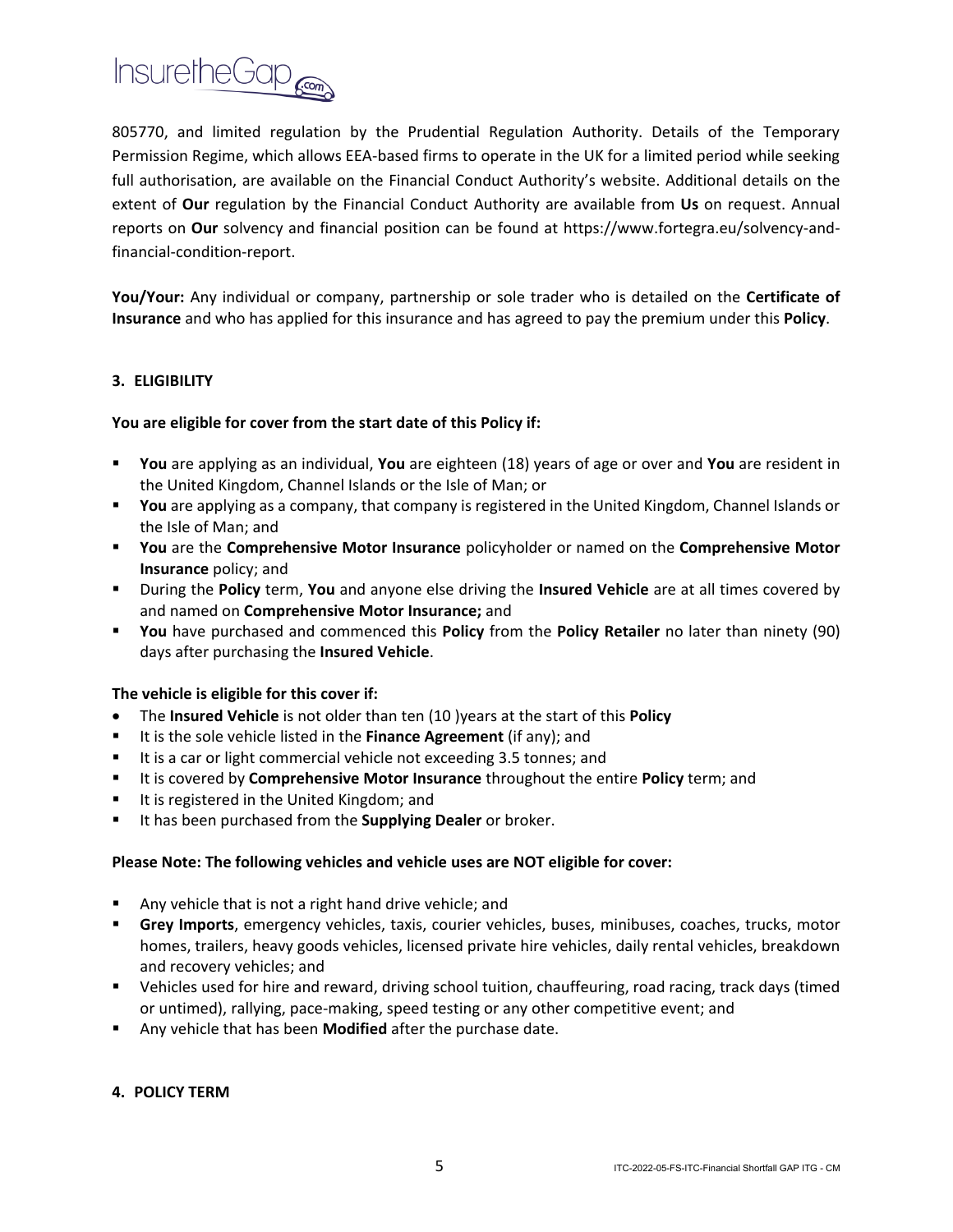

The length of cover **You** have chosen is stated on **Your Certificate of Insurance**. **Your** cover will end at the earliest of any of the below:

- **You** failing to pay **Your** premium when due; or
- **You** or the **Insured Vehicle** no longer meeting the eligibility criteria for **Your Policy**; or
- the **Insured Vehicle** being sold, repossessed, disposed of by **You** or transferred to a new owner, other than under **Section 9 - TRANSFERRING YOUR POLICY**; or
- a claim being settled by **Us**; or
- the **Policy** being cancelled by either **You** or **Us;** or
- The expiry date of the **Policy** as detailed on the **Certificate of Insurance**.
- The **Policy** is not renewable

| Cover                                                                                                     | <b>Benefit</b>                                                                                                                                                                                                                                                                                                                                                                                                                                                                                                                                                                                                                                                                                                                                                                                                                                                                                                            |  |
|-----------------------------------------------------------------------------------------------------------|---------------------------------------------------------------------------------------------------------------------------------------------------------------------------------------------------------------------------------------------------------------------------------------------------------------------------------------------------------------------------------------------------------------------------------------------------------------------------------------------------------------------------------------------------------------------------------------------------------------------------------------------------------------------------------------------------------------------------------------------------------------------------------------------------------------------------------------------------------------------------------------------------------------------------|--|
| This Policy provides cover up to<br>Claims<br>Limit<br>the<br>the<br>on<br>Certificate of Insurance where | In the event of a Total Loss:                                                                                                                                                                                                                                                                                                                                                                                                                                                                                                                                                                                                                                                                                                                                                                                                                                                                                             |  |
| the Insured Vehicle is the                                                                                | the <b>Policy</b> will pay the amount by which the <b>Finance</b><br>Agreement Settlement Figure exceeds the Insured Value, up                                                                                                                                                                                                                                                                                                                                                                                                                                                                                                                                                                                                                                                                                                                                                                                            |  |
| subject of a Total Loss from the                                                                          | to the maximum Claim Limit on the Policy Schedule.                                                                                                                                                                                                                                                                                                                                                                                                                                                                                                                                                                                                                                                                                                                                                                                                                                                                        |  |
| Comprehensive<br><b>Motor</b>                                                                             |                                                                                                                                                                                                                                                                                                                                                                                                                                                                                                                                                                                                                                                                                                                                                                                                                                                                                                                           |  |
| Insurance within the Territorial                                                                          | <b>IMPORTANT:</b>                                                                                                                                                                                                                                                                                                                                                                                                                                                                                                                                                                                                                                                                                                                                                                                                                                                                                                         |  |
| <b>Limits</b>                                                                                             | Any payment of benefit under this Policy is conditional<br>$\bullet$<br>upon the Insured Vehicle having been deemed a Total Loss<br>under the Comprehensive Motor Insurance.<br>If You are entitled to or are offered a replacement vehicle<br>٠<br>under the terms of the Comprehensive Motor Insurance,<br>no benefit is payable under this Policy, however You will be<br>entitled to transfer the remaining cover under this Policy to<br>Your replacement vehicle.<br>If You have a Total Loss claim, You should not accept any<br>$\bullet$<br>offer made under the Comprehensive Motor Insurance<br>policy until the Claims Handler has given You authority to<br>do so. If You do accept a settlement offer from the<br>Comprehensive Motor Insurance provider prior to<br>obtaining the Claims Handler's consent, the Claims<br>Handler will settle Your claim based on the Market Value<br>at the Date of Loss. |  |
| Excess cover                                                                                              | We will cover any excess up to £250 that is applicable under the<br>Comprehensive Motor Insurance where it cannot be recovered from<br>any liable third party.                                                                                                                                                                                                                                                                                                                                                                                                                                                                                                                                                                                                                                                                                                                                                            |  |

### **5. WHAT IS COVERED**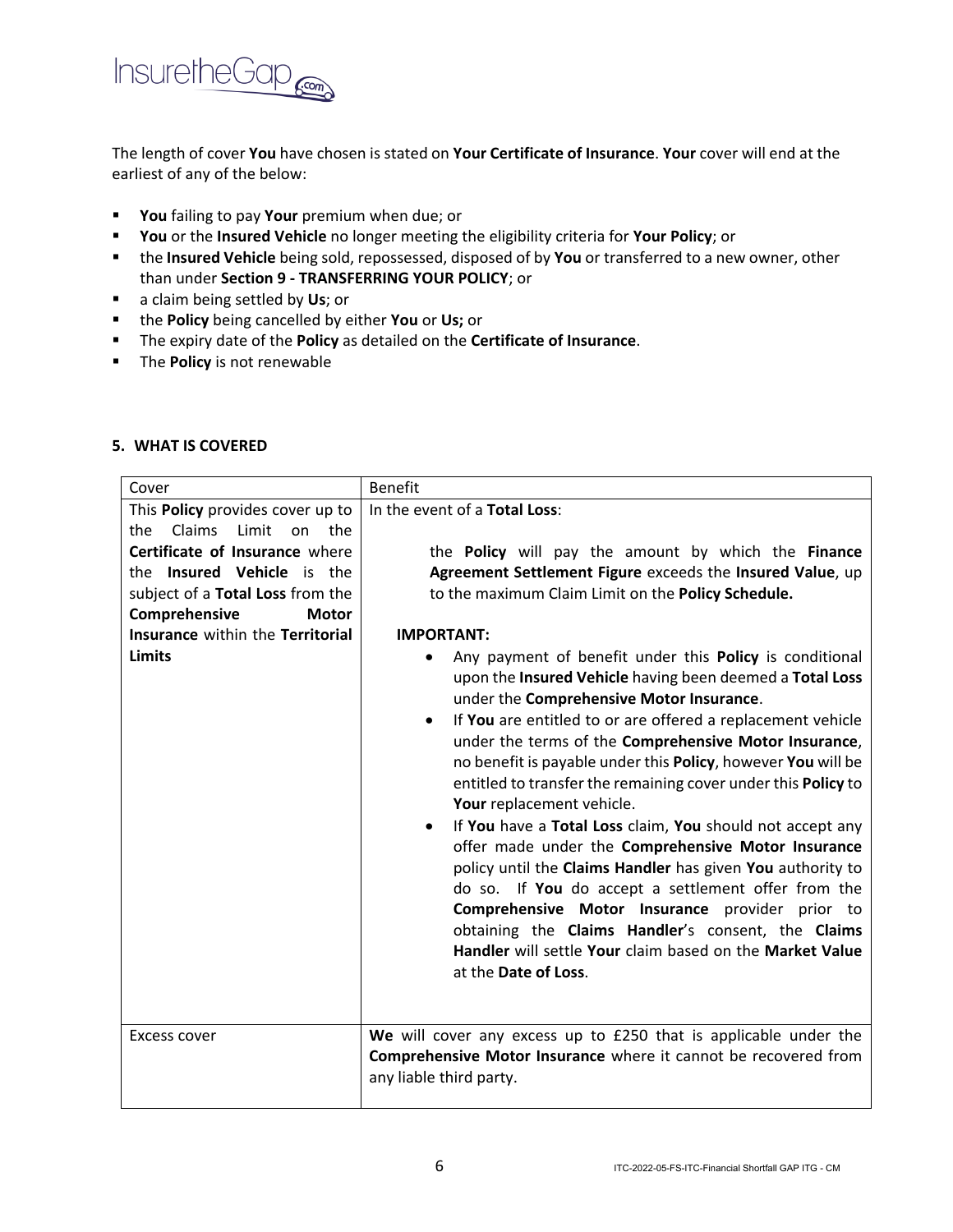

| Transferrable cover | You may transfer Your cover subject to the conditions in Section 9 - |
|---------------------|----------------------------------------------------------------------|
|                     | <b>TRANSFERRING YOUR POLICY where:</b>                               |
|                     | A Family Member takes ownership of the Insured Vehicle; or           |
|                     | The Insured Vehicle is replaced under the Comprehensive Motor<br>п   |
|                     | Insurance and a claim has not been settled by Us.                    |
|                     | Bereavement                                                          |

## **PLEASE NOTE**

If there is any sum still owing on **Your Finance Agreement** after the **Claims Handler** has settled **Your** claim, it is **Your** responsibility to ensure that settlement of this amount is made.

# **6. WHAT IS NOT COVERED:**

| <b>Exclusion</b> | What You are not covered for                                                                 |  |  |
|------------------|----------------------------------------------------------------------------------------------|--|--|
| i)               | If at the Date of Loss, You, or anyone insured to drive the Insured Vehicle under the        |  |  |
|                  | Comprehensive Motor Insurance is deemed to have been driving:                                |  |  |
|                  |                                                                                              |  |  |
|                  | without a valid license; or                                                                  |  |  |
|                  | under the influence of alcohol illegally, recreational drugs or any medication that          |  |  |
|                  | impairs your influence to drive; or                                                          |  |  |
|                  | whilst disqualified.<br>$\bullet$                                                            |  |  |
| ii)              | Where the Insured Vehicle is not covered by Comprehensive Motor Insurance at the time of     |  |  |
|                  | the Total Loss or where the driver of the Insured Vehicle at the Date of Loss is not covered |  |  |
|                  | by Comprehensive Motor Insurance.                                                            |  |  |
| iii)             | Where the Insured Vehicle is covered under any type of Comprehensive Motor Insurance         |  |  |
|                  | policy that is connected with the motor trade.                                               |  |  |
| iv)              | Where the Comprehensive Motor Insurance provider has offered to repair the Insured           |  |  |
|                  | Vehicle and You have requested the claim to be dealt with on a Total Loss basis.             |  |  |
| V)               | If the Insured Vehicle is used for any of the excluded uses that appear in Section 3 -       |  |  |
|                  | <b>ELIGIBILITY.</b>                                                                          |  |  |
| vi)              | Any deductions made by the Comprehensive Motor Insurance provider for any damage not         |  |  |
|                  | associated with the Total Loss claim.                                                        |  |  |
| vii)             | Any salvage value of the Insured Vehicle where You are not required to transfer the          |  |  |
|                  | ownership of the Insured Vehicle to the Comprehensive Motor Insurance provider.              |  |  |
| vii)             | Any loss directly or indirectly caused as a result of the theft of the Insured Vehicle left  |  |  |
|                  | unattended unless all security devices or immobilisers are activated, doors locked and       |  |  |
|                  | windows closed and all keys removed from the vehicle.                                        |  |  |
| ix)              | Any motor insurance excess above £250 or where it is recoverable from a liable third party.  |  |  |
| x)               | Any amount relating to insurance premiums, warranty costs, fuel, service packages,           |  |  |
|                  | maintenance costs and any interest payable thereon.                                          |  |  |

# **7. HOW TO MAKE A CLAIM**

**IMPORTANT**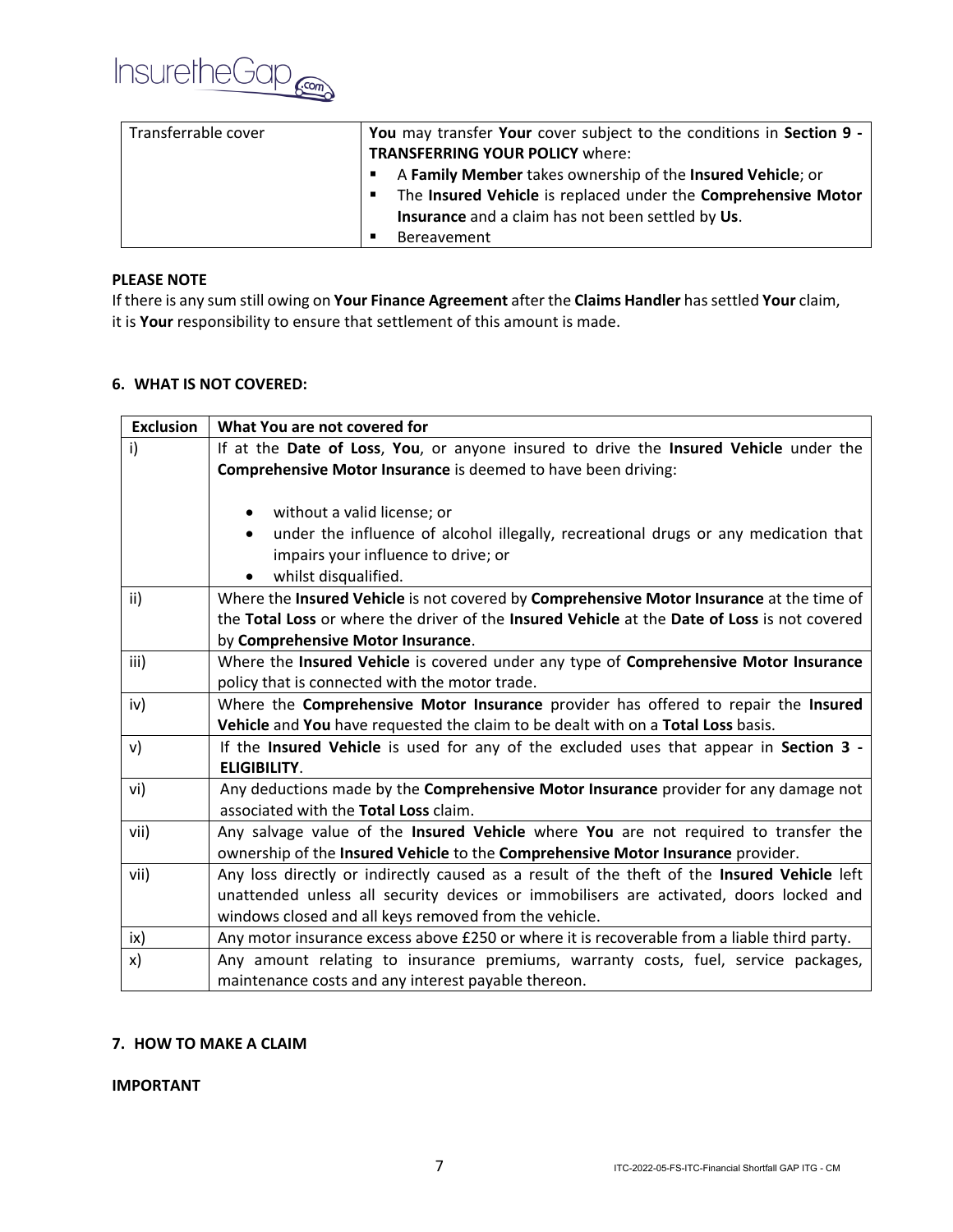

**You should not accept any offer made by the Comprehensive Motor Insurance provider until the Claims Handler has given You authority to do so. The Claims Handler may try to negotiate a higher motor insurance settlement on Your behalf. If You do accept a settlement offer from the Comprehensive Motor Insurance provider prior to obtaining the Claims Handlers consent, the Claims Handler will settle Your claim based on the Market Value at the Date of Loss.**

| <b>Stage</b> | <b>Explanation</b>                                                                                                                                                                                                                                                                                                              |
|--------------|---------------------------------------------------------------------------------------------------------------------------------------------------------------------------------------------------------------------------------------------------------------------------------------------------------------------------------|
| Step 1       | Contact the Claims Handler as soon as You become aware of a                                                                                                                                                                                                                                                                     |
|              | potential Total Loss and BEFORE You accept any settlement from the                                                                                                                                                                                                                                                              |
|              | <b>Comprehensive Motor Insurance: -</b>                                                                                                                                                                                                                                                                                         |
|              | by telephone on 0161 451 4808; or                                                                                                                                                                                                                                                                                               |
|              | by emailing Insurethegap@defendinsurance.co.uk;<br>$\bullet$                                                                                                                                                                                                                                                                    |
|              | or visit www.insurethegap.com/defendgapclaims<br>$\bullet$                                                                                                                                                                                                                                                                      |
|              |                                                                                                                                                                                                                                                                                                                                 |
| Step 2       | Return all required information to the Claims Handler: -                                                                                                                                                                                                                                                                        |
|              | by email to Insurethegap@defendinsurance.co.uk;                                                                                                                                                                                                                                                                                 |
|              | Please note that information the Claims Handler may reasonably<br>require must be received within ninety (90) days of the Date of Loss of<br>the Insured Vehicle. If it isn't, the Claims Handler will attempt to assess<br>Your claim however it may be difficult for them to investigate and settle<br>Your claim adequately. |

#### **Points to note about the claims process**

- We reserve the right to subject the **Insured Vehicle** to an independent assessment.
- At the time of claim the **Claims Handler** must receive evidence of the purchase of the **Insured Vehicle**. Such evidence must include the original or a clear bona fide copy of the original printed purchase invoice of the **Insured Vehicle**. The invoice must detail the **Supplying Dealer**'s name, address and VAT registration number and must show the full basic cost of the **Insured Vehicle** and the breakdown of all items, ancillary to the **Insured Vehicle**.
- **We**, the **Administrator**, the **Claims Handler**, the **Complaints Handler**, the **Supplying Dealer** and the **Policy Retailer** may obtain and share information concerning any claim **You** may make against this **Policy** or any corresponding road risks insurance claim **You** have made with the **Comprehensive Motor Insurance** provider(s) for the purposes of administering **Your Policy** and claim.
- Claims benefits will be paid to **You**.

#### **8. POLICY CONDITIONS**

▪ The maximum benefit payable by **Us** in respect of the **Insured Vehicle** is the Claims Limit on the **Certificate of Insurance**.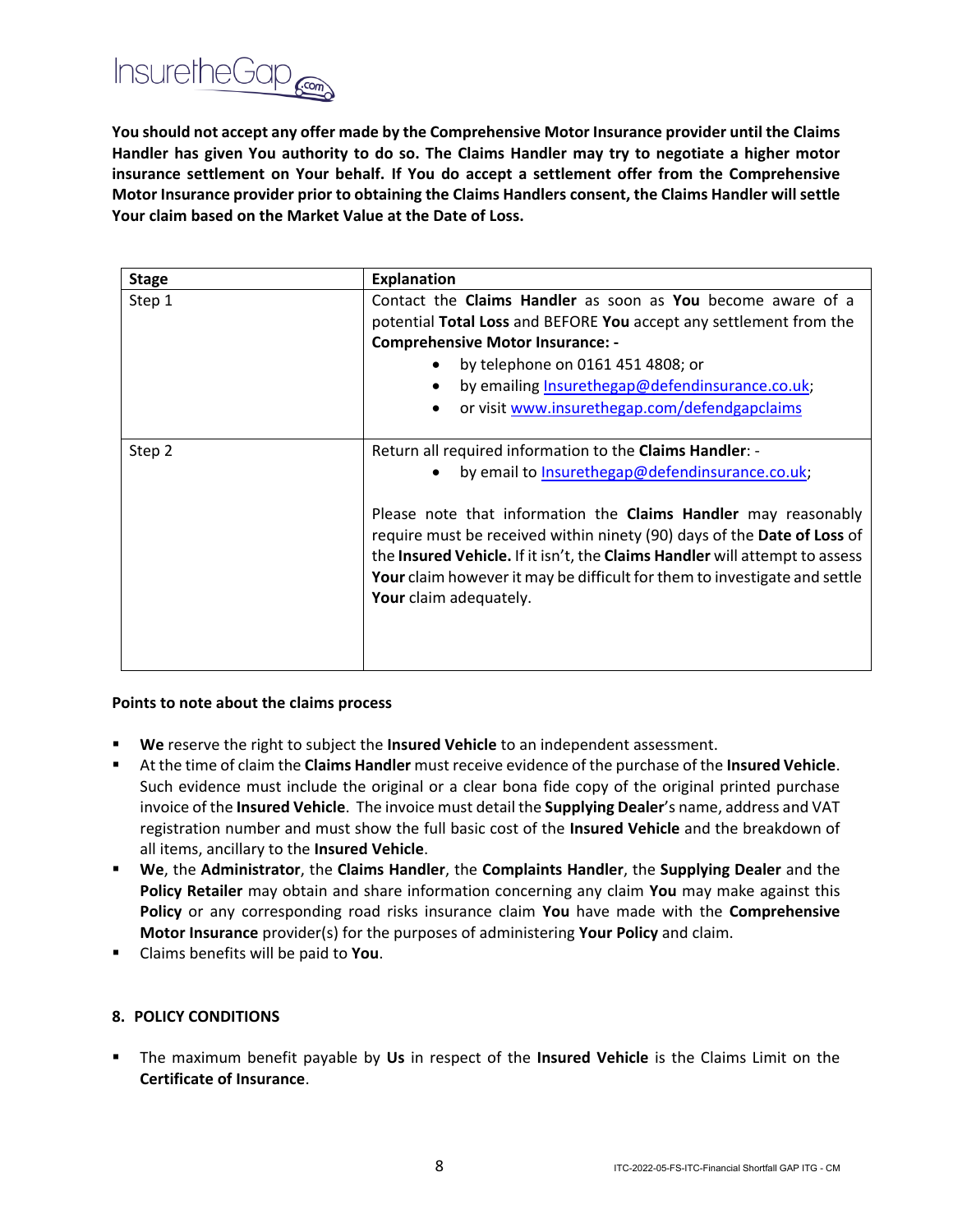

- **■** If **You** are covered by any other insurance or warranty for the same or similar benefit(s) provided under this **Policy**, then **We** will only be responsible for paying a fair proportion of any benefit which **We** would otherwise be due to pay.
- It shall not be possible for **You** to assign or change the benefits of the **Policy** in any way whatsoever, other than as specified in **Section 9 - TRANSFERRING YOUR POLICY**.
- **We** have the right to take proceedings against other parties in **Your** name, in order to recover for **Our** benefit, the amount of any payment made under this **Policy**.
- **You** must notify the **Administrator**as soon as possible if any of **Your** details change during the term of the **Policy**.

#### **9. TRANSFERRING YOUR POLICY**

This **Policy** cannot be transferred to another **Insured Vehicle** or to any subsequent owner of the **Insured Vehicle** except in the following circumstances:

a. Where ownership of the **Insured Vehicle** is transferred to a **Family Member** then cover may be transferred to that **Family Member**, by contacting the **Administrator**, so long as that **Family Member** meets the eligibility criteria in **Section 3 - ELIGIBILITY**.

b. Where **You** are entitled to or are offered a replacement vehicle under the terms of the **Comprehensive Motor Insurance.** In this event **You** will be entitled to transfer the remaining cover under this **Policy** to **Your** replacement vehicle so long as a claim has not been settled by **Us** and the **Insured Vehicle** meets the eligibility criteria in **Section 3 - ELIGIBILITY**.

c. In the event of bereavement, the remaining benefits of this insurance may be transferred to a **Family Member** or their estate.

**You** must make a request to the **Administrator**for the **Policy** to be transferred within thirty (30) days of taking delivery of the replacement vehicle from the **Comprehensive Motor Insurance** or transferring the **Insured Vehicle** to a **Family Member.**

**Your** replacement vehicle will be subject to the same terms and conditions as the original **Insured Vehicle**. In the event of a claim on **Your** replacement vehicle **We** will not be liable for any amount which exceeds **Our** liability under the original terms of this **Policy**.

#### **10. CANCELLING YOUR POLICY**

**You** have the right to cancel **Your Policy** at any time. Please see the below table for **Your** refund rights.

If **You** wish to cancel **Your Policy** within thirty (30) days from the **Policy** commencement date, please contact the **Policy Retailer**.

If **You** wish to cancel **Your Policy** after thirty (30) days from the **Policy** commencement date, please contact the **Administrator**.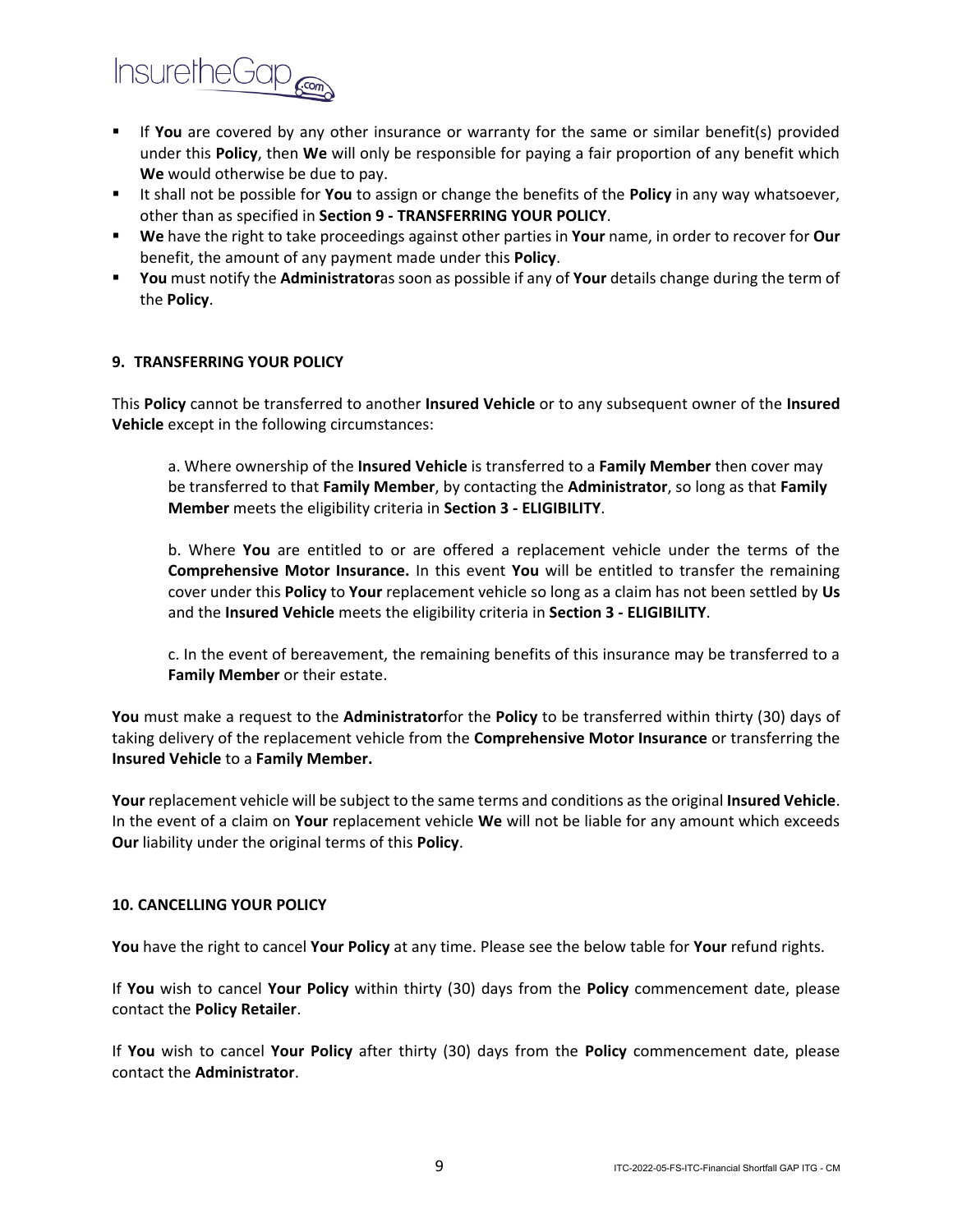

| <b>Time period</b>                           | <b>Refund Rights</b>                                       |
|----------------------------------------------|------------------------------------------------------------|
| Cancellation<br>before<br><b>Policy</b>      | If You cancel before the Policy commencement               |
| commencement date                            | date, you will be entitled to a full refund of premium     |
|                                              | paid and no administration fee will be charged.            |
|                                              |                                                            |
| Cancellation within thirty (30) days of the  | If You cancel within thirty (30) days and have not made a  |
| start date on the Certificate of Insurance   | successful claim on Your Policy, You will be entitled to a |
| or receipt of the Policy terms (whichever    | full refund of premium paid and no administration fee      |
| is later)                                    | will be charged.                                           |
| Cancellation after thirty (30) days from the | If You cancel after thirty (30) days and have not made a   |
| start date on the Certificate of Insurance   | successful claim on Your Policy, You will be entitled to a |
| or receipt of the Policy terms (whichever    | pro rata refund, based on the number of fully unexpired    |
| is later)                                    | months remaining on Your Policy minus a fixed amount       |
|                                              | of £35 to cover administration costs incurred in relation  |
|                                              | to Your cancelled Policy.                                  |
|                                              | A pro rata refund example is as follows: -                 |
|                                              | 36-month Policy term.                                      |
|                                              | £360 total premium paid for Policy.<br>٠                   |
|                                              | Cancellation in month 18 leaves 18 full months             |
|                                              | remaining.                                                 |
|                                              | Pro rata refund of £180 less £35 administration            |
|                                              | fee.                                                       |
|                                              | Amount of refund due to You is £145.                       |
|                                              |                                                            |

#### **11. COMPLAINTS PROCEDURE**

If **You** wish to make a complaint about the conduct of the please contact the **Policy Retailer**, Cover-More Insurance Services Limited (InsuretheGap.com).

- Calling 0203 305 6767
- Emailing [customerservice@insurethegap.com](mailto:customerservice@insurethegap.com)

Details of Cover-More Insurance Services Limited's complaints procedure can be found by visiting www.insurethegap.com/complaints-procedure

The **Complaints Handler** handles all other complaints relating to this **Policy** on **Our** behalf.

If **You** wish to make a complaint, please do so:

- by telephone on 0117 456 2443; or
- **■** by writing to the Customer Outcome Manager at **complaints@itccompliance.co.uk**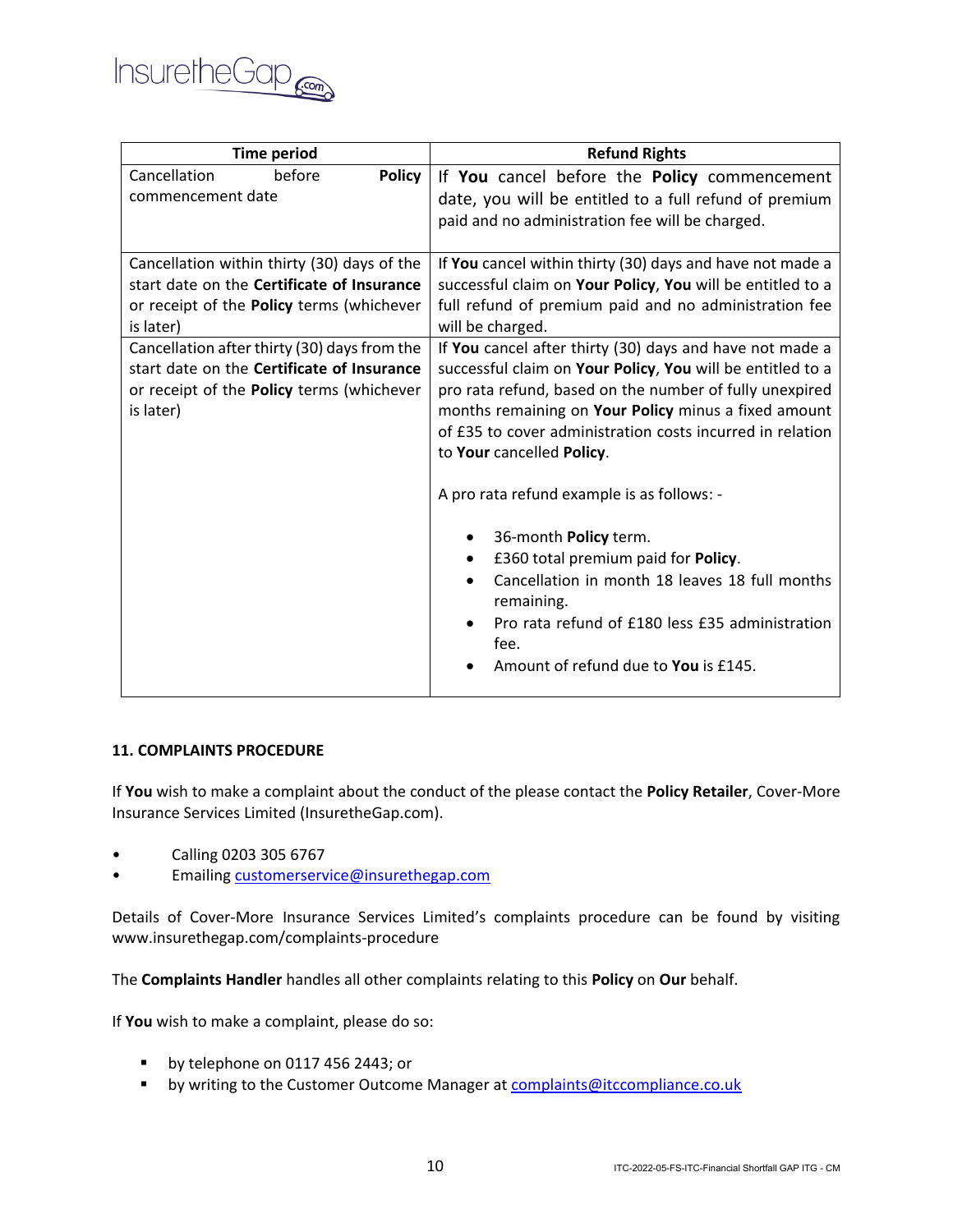

The **Complaints Handler** will acknowledge **Your** complaint promptly and will aim to resolve it within eight (8) weeks from first notification.

If the **Complaints Handler** cannot resolve **Your** complaint within this period, they will notify **You** in writing to confirm the reasons why. In this case, or if **Your** complaint is not resolved to **Your** satisfaction, the **Complaints Handler** will advise **You** of **Your** rights to refer **Your** complaint to The Financial Ombudsman Service, free of charge:

- by submitting **Your** complaint online please see financial-ombudsman.org.uk; or
- by email at complaint.info@financial-ombudsman.org.uk; or
- by telephone on 0207 964 1000; or
- by writing to the Financial Ombudsman Service, Exchange Tower, Harbour Exchange Square, Isle of Dogs, London, E14 9SR UK.

IMPORTANT: The Financial Ombudsman Service will expect **You** to have followed the above procedure before they accept **Your** case.

Following this complaints procedure does not affect **Your** legal rights

#### **12. MISINFORMATION**

When applying for insurance, varying **Your** cover, or submitting a claim, **You** or anyone acting on **Your** behalf must take reasonable care to answer all questions honestly and to the best of **Your** knowledge. Failure to do so may affect the validity of **Your Policy** or the payment of **Your** claim.

#### **13. APPLICABLE LAW**

This **Policy** shall be subject to the law of England and Wales, unless **We** and **You** agree otherwise.

## **14. SANCTIONS**

**We** shall not provide any benefit under this contract of insurance to the extent of providing cover, payment of any claim or the provision of any benefit where doing so would breach any sanction, prohibition or restriction imposed by law or regulation.

#### **15. THIRD PARTY RIGHTS**

Except where otherwise required by law, **You** and **We** have agreed that

it is not intended for any third party to this contract to have the right to enforce the terms of this Policy;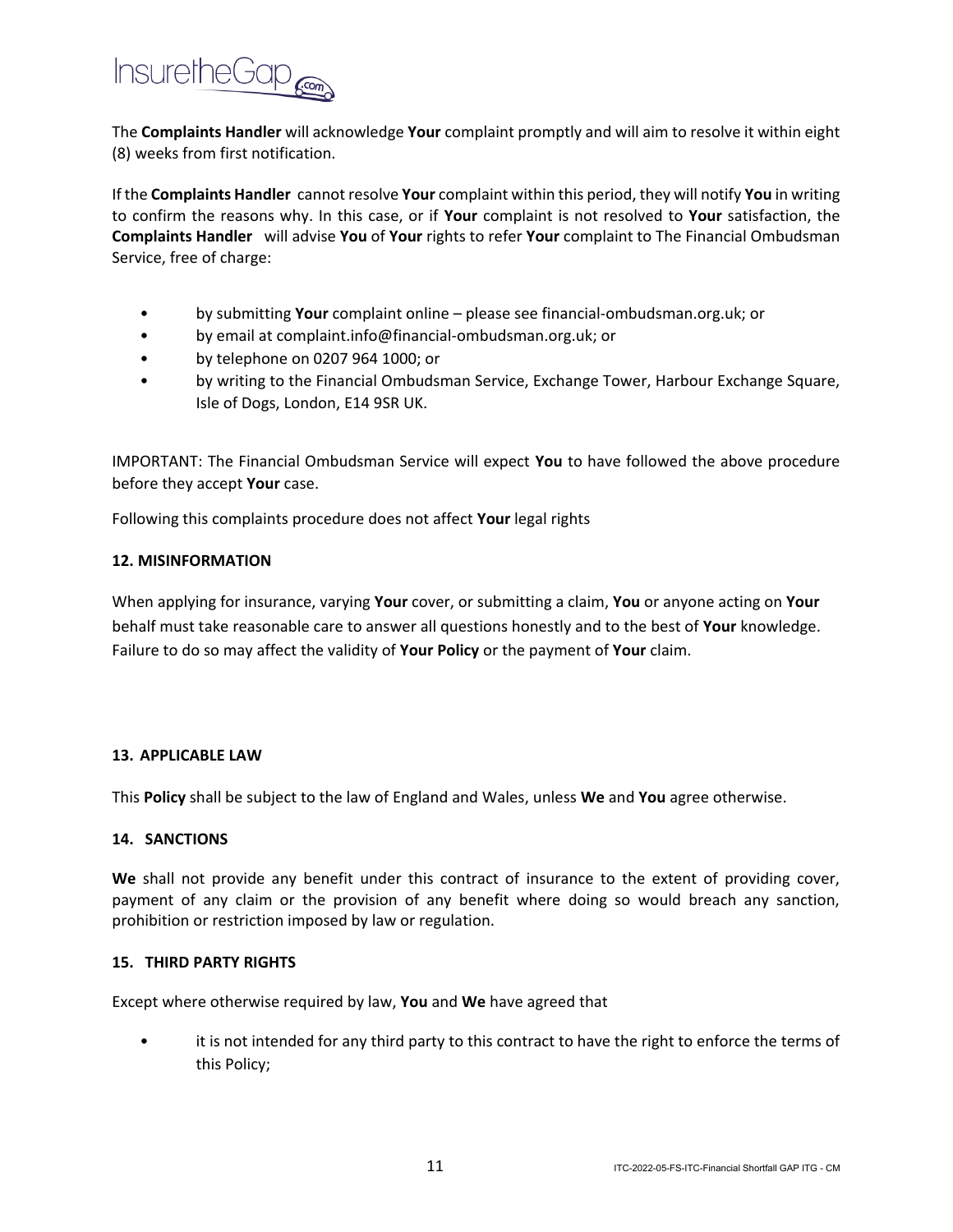

**You** and **We** can rescind or vary the terms of this contract without the consent of any third party to this policy, who might seek to assert that they have rights under this policy.

## **16. COMPENSATION SCHEME**

**You** may be entitled to compensation from the Financial Services Compensation Scheme (FSCS) in the UK if, in the unlikely event, Fortegra Europe Insurance Company Ltd cannot meet its liabilities under this Policy. The level and extent of compensation provided will depend on the location of the risk, the type of insurance and on the circumstances of the claim.

Further information about the Financial Services Compensation Scheme is available from the FSCS website www.fscs.org.uk. The FSCS can be contacted:

- online by completing the form on the FSCS website www.fscs.org.uk/contact-us/; or
- by calling 0800 678 1100; or
- by writing to Financial Services Compensation Scheme, PO Box 300, Mitcheldean, GL17 1DY; or
- by live chat via the FSCS website www.fscs.org.uk/contact-us/.

# **17. PRIVACY AND DATA PROTECTION NOTICE**

#### Data Protection

Fortegra Europe Insurance Company Ltd (a joint Data Controller with the **Administrator** and the **Retailer**) is committed to protecting and respecting **Your** privacy in accordance with the current Data Protection Legislation ("Legislation"). Below is a summary of the main ways in which **We** process **Your** personal data.

# How **We** Use **Your** Personal Data

**We** may use the personal data **We** hold about **You** for the purposes of performing **Your** contract of insurance, this includes providing insurance that **You** request of **Us** and administering the same; including handling claims and any other related purposes, underwriting (which may include underwriting decisions made via automated means), offering renewal terms, pricing or statistical purposes. **We** may also use **Your** data to safeguard against fraud and money laundering and to meet **Our** general legal and regulatory obligations.

# Disclosure of **Your** Personal Data

**We** may disclose **Your** personal data to third parties involved in providing products or services to **Us**, or to service providers who perform services on **Our** behalf. These include **Our** group companies, affinity partners, brokers, agents, third party administrators, other insurers, reinsurers, other insurance intermediaries, insurance reference bureaus, credit agencies, fraud detection agencies, loss adjusters, external law firms, external accountants and auditors, regulatory authorities, and as may be required by law.

# International Transfers of Data

**We** may transfer **Your** personal data to destinations outside the United Kingdom or the European Economic Area ("EEA"). Where **We** transfer **Your** personal data outside of the United Kingdom or the EEA, **We** will ensure that it is treated securely and in accordance with the Legislation.